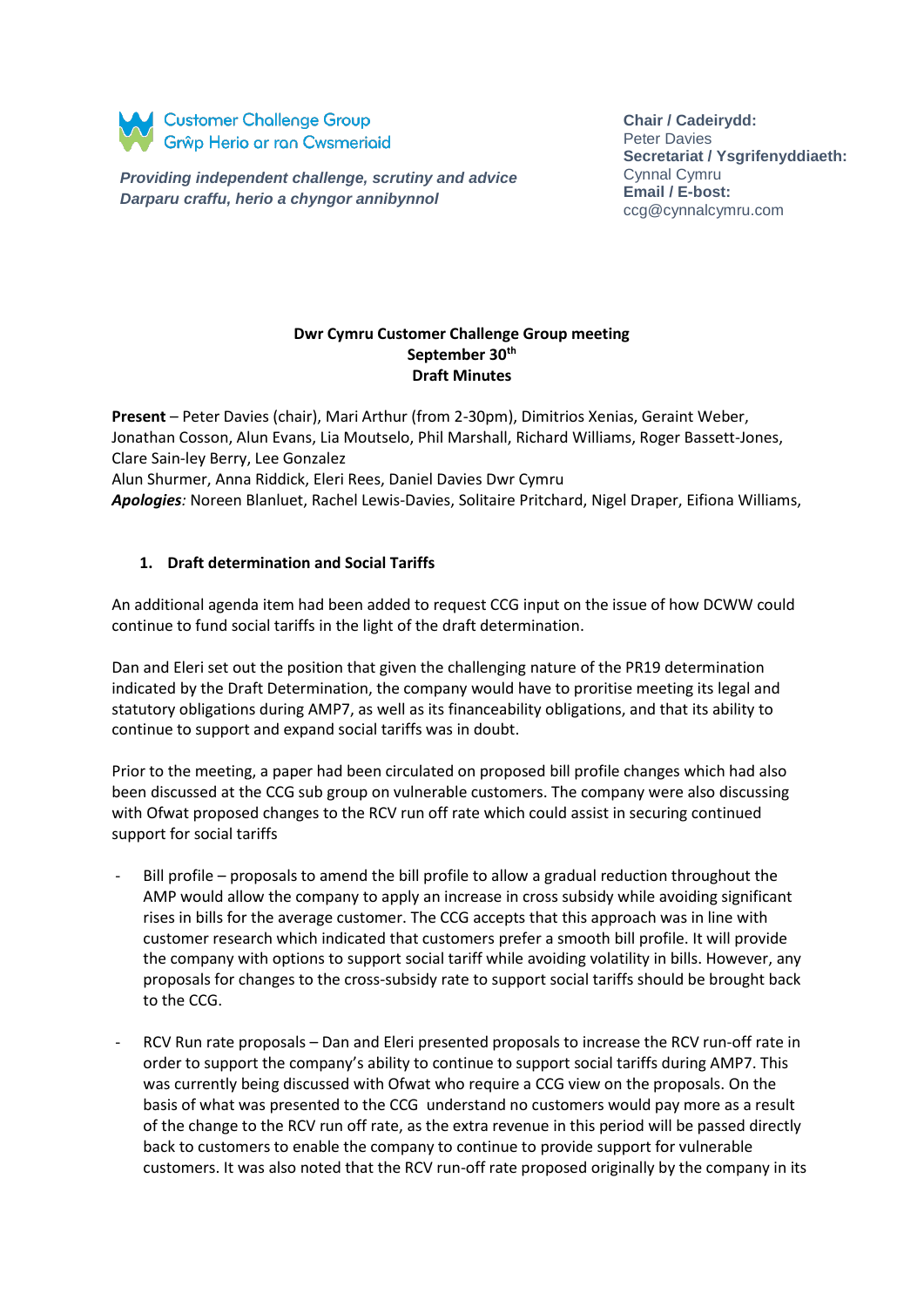business plan was the lowest in the industry, and the proposed change would bring it more into line with other companies.

#### Action

It was agreed that a paper summarising the presentation would be circulated to the CCG for further consideration. CCG members could respond directly with any queries by end of play Thursday to allow as summary response to be submitted by the Chair by the end of the week

## **2. Customer Engagement Paper – presented by Alun Shurmer**

AS began by highlighting some staff changes. Mike Davis would be joining the DCWW board as from 1 Jan when Peter Bridgewater, the current FD, would stand down. Eleri was taking over as Director of Strategy and Regulation and Visitor Attractions had now been added to AS's role as Director of Customer Strategy and Communications.

AS presented the paper setting out the forward strategy for engaging customers leading to PR24. This had previously been circulated to the CCG and had already been taken to the DCWW Executive Committee. The aim was to build on the work of the past 5 years, retaining the vital focus on customer trust, and apply the learning from the PR19 process. The paper set out 2 cycles of work Years 1 & 2: opportunity to trial new ways of working and methodologies Years 3-6: learning from this would be applied to focus in on the PR24 research programme

The CCG welcomed the paper and highlighted key points which reflected the CCG position from the PR19 process. Key points highlighted by the CCG were the importance of:

- Maintaining the focus on meaningful research with greater clarity on the ensuring there is a golden thread that connects to action (- the customer research debrief templates were welcomed in this regard.)
- Establishing and building longitudinal processes and reducing the peaks of research undertaken towards the end of the PR process
- Using the great range of customer data effectively from across the business
- Greater us of CCG sub group to support appointment and ongoing work of research agencies
- the role of customers in working with the business to deliver solutions that can meet business plan targets securing wider societal behaviour change. The potential partnership with Cardiff University's CAST research centre was welcomed
- External research should not be default, & priority should be engagement being embedded within normal activities.
- Building capability within the business in terms of customer engagement how to feed ownership of this throughout company

It would be important now to set the work programme for the CCG to align with the customer engagement plan setting key meetings to coincide with critical points in the development of the strategy and establishing appropriate sub groups to work along side the process.

It was also agreed to establish a set of guiding principles at the outset that would reflect the Ofwat customer engagement principles but that would relate to the approach in Wales link to the Wellbeing of Future Generation Act. The Co-Production Framework developed by the Wales Coproduction Network can provide an important basis for these principles.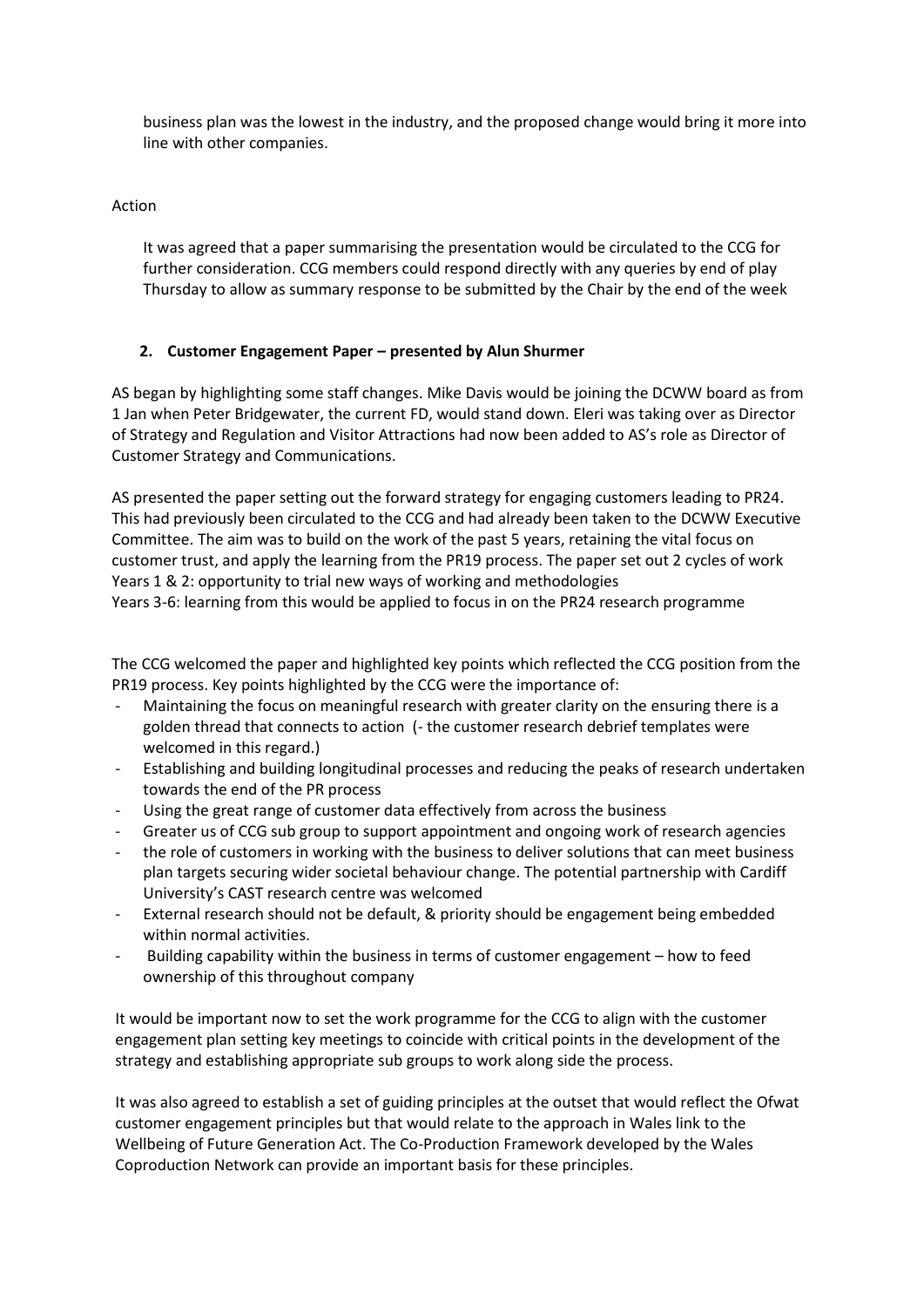It would be important for the CCG to be fully engaged in Cycle 1 and to understand the company's operations with customers through a programme of individual, sub group engagement. It would also be helpful for the CCG to be informed through greater provision of appropriate data between meetings eg quarterly insight reports, performance data

Action -

- CCG members to respond with any further points on the customer engagement paper
- CCG to work with the company to establish a set of guiding principles which can be applied to the customer engagement plan and used to measure progress – meeting to be set up with Noreen to draft
- Research sub group to be established
- DCWW to provide a list of opportunities for CCG member engagement with the company eg visits, shadowing etc
- Quarterly insight reports to be circulated to the CCG
- Draft timetable for CCG to be circulated prior to next meeting of CCG in December

### **3. Stop the Block Campaign**

An overview of past 6 years of the campaign was presented by Morgan Lloyd to address the issues causing c. 20,000 blockages and costing DCWW £7 million per year. Data gathered from a quarterly YouGov trackers since 2015 indicated that there has been increases in awareness and trust since the start of the campaign and a 15 – 20% reduction in blockages.

DCWW had developed new language and literature with the help of Verbalisation, a behaviour change agency, and the hard-hitting imagery on the leaflets circulated was welcomed by the CCG.. The next phase of the campaign would be on testing different techniques simultaneously in different areas, with rapid roll out of successful interventions.

The campaign would have 3 pillars:

- 1) A pan- Wales media campaign to keep issue on the agenda through TV, radio, digital and outreach campaigns.
- 2) Targeted campaigns for geographic hotspots and for certain demographic groups that were high users of wipes including enabling DCWW employees and those of partner organisations to act as advocates in own spheres of influence
- 3) Regulation and legislation exploring if this is part of the answer with e.g. labelling at one end of the spectrum and banning outright at the other.

The meeting then discussed various avenues including working with industry, levies, the importance of imagery that depicts consequences of inappropriate disposal, making use of current public opinion around plastics within messaging and education that wipes can be recycled along with nappies.

The key to a successful campaign was to make it easy for households to do the right thing. Although the importance of preventative action in reducing use and addressing producer responsibility was emphasised the key message was to bin not flush. The complications caused by the fact that Wales had no consistent Wales-wide approach to handling such waste items was highlighted as being a factor that made this more difficult with some local authorities having different services for collecting disposable nappies etc

Action Presentation to be circulated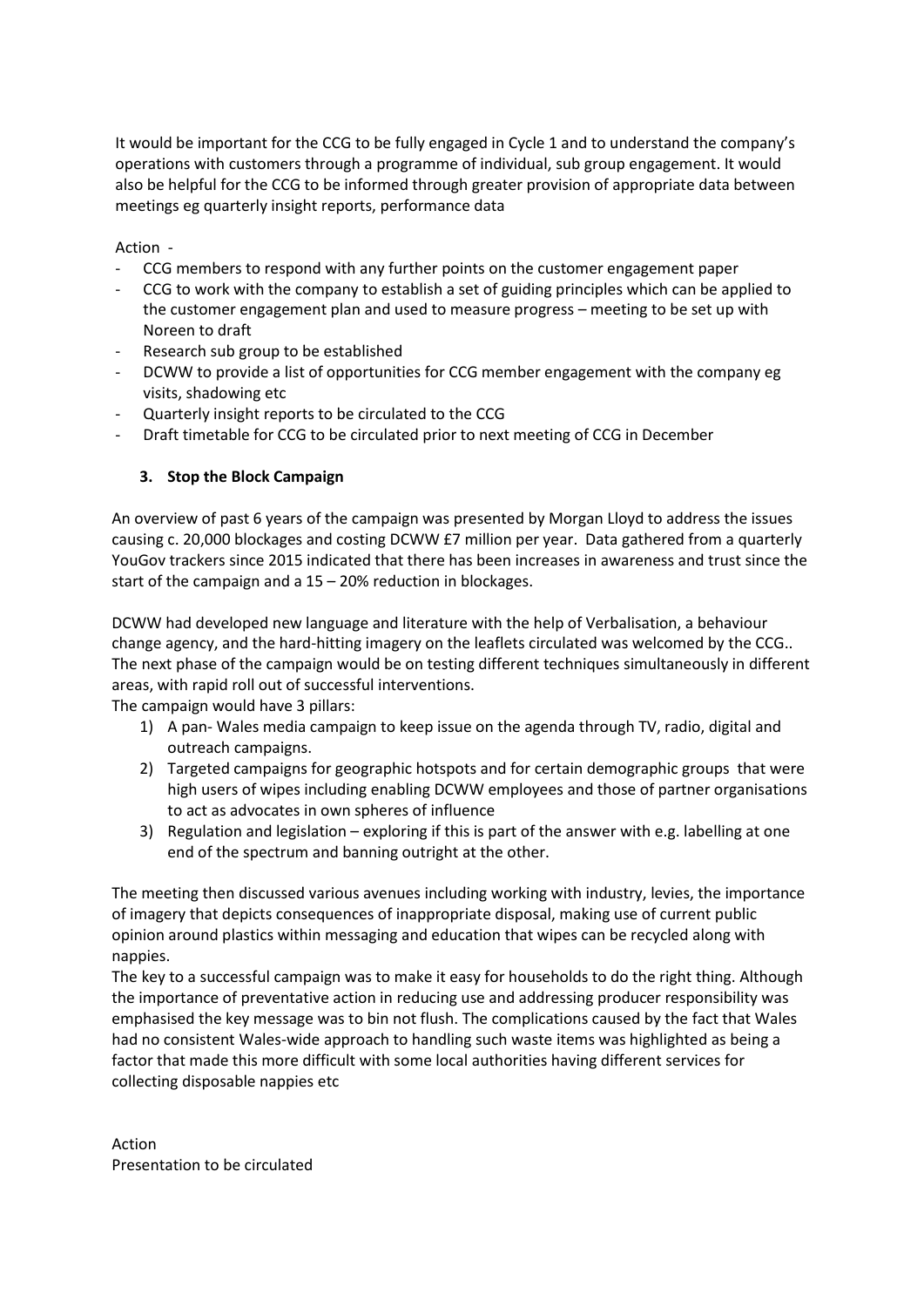PD to raise with Welsh Government re waste strategy CCG to be updated on progress

# **4. Water Resilient Communities**

Danielle presented the Water Resilient Communities programme. The programme is based on the successful pilot project run in the Rhondda in 2018 looking at maximising DCWW's potential positive impact in areas where major development work was taking place, in this case the refitting of a 23km drinking water pipe. The presentation set out the impacts of the pilot programme and introduced the two new project areas, Rhyl and Rhymney/Bargoed, which will become operational in 2020

The work would be aligned to the corporate strategies of the local authorities for both areas Work to date had identified 2 new work streams working with social private landlords and business customers. DCWW were also exploring how to measure the social return on investment of the project.

Points highlighted in the CCG discussion:

- Debt as this is not just restricted to vulnerable customers and could be looked at as a separate issue across other audiences
- The links to the PSB wellbeing plans were very important even if the Las were seeing the link to to their corporate plans
- Links to IEAP especially the Rhyl project which is based on a catchment wide approach
- The scope for the programme to engage other key utilities/anchor institutions eg energy companies and develop a leadership role in Foundational Economy work
- Links transport could look at own internal transport policies or laying on a community transport bus service for events.
- The importance of the lessons from these pilots being applied in other areas to deliver wider impact.
- It was recognised that this place based approach was acting as catalyst for change across the business.

## Action

Arrange presentation to IEAP Record examples of wider company changes resulting from the programme. Provide Danielle with relevant contacts in Rhyl and Rhymney/Bargoed

## **5. Building Forward Work Programme for CCG**

As previously discussed PD was keen to pin down 2020 meeting dates to tie in with key points in DCWW timetable/cycle for customer engagement and to build and associated CCG work programme. PD to liaise with individuals or small groups between now and Christmas to this effect. This would include 2 items previously mentioned:

- 1) Work around coproduction and principles for engagement to be led by CoPro Wales
- 2) Behaviour change and customer engagement